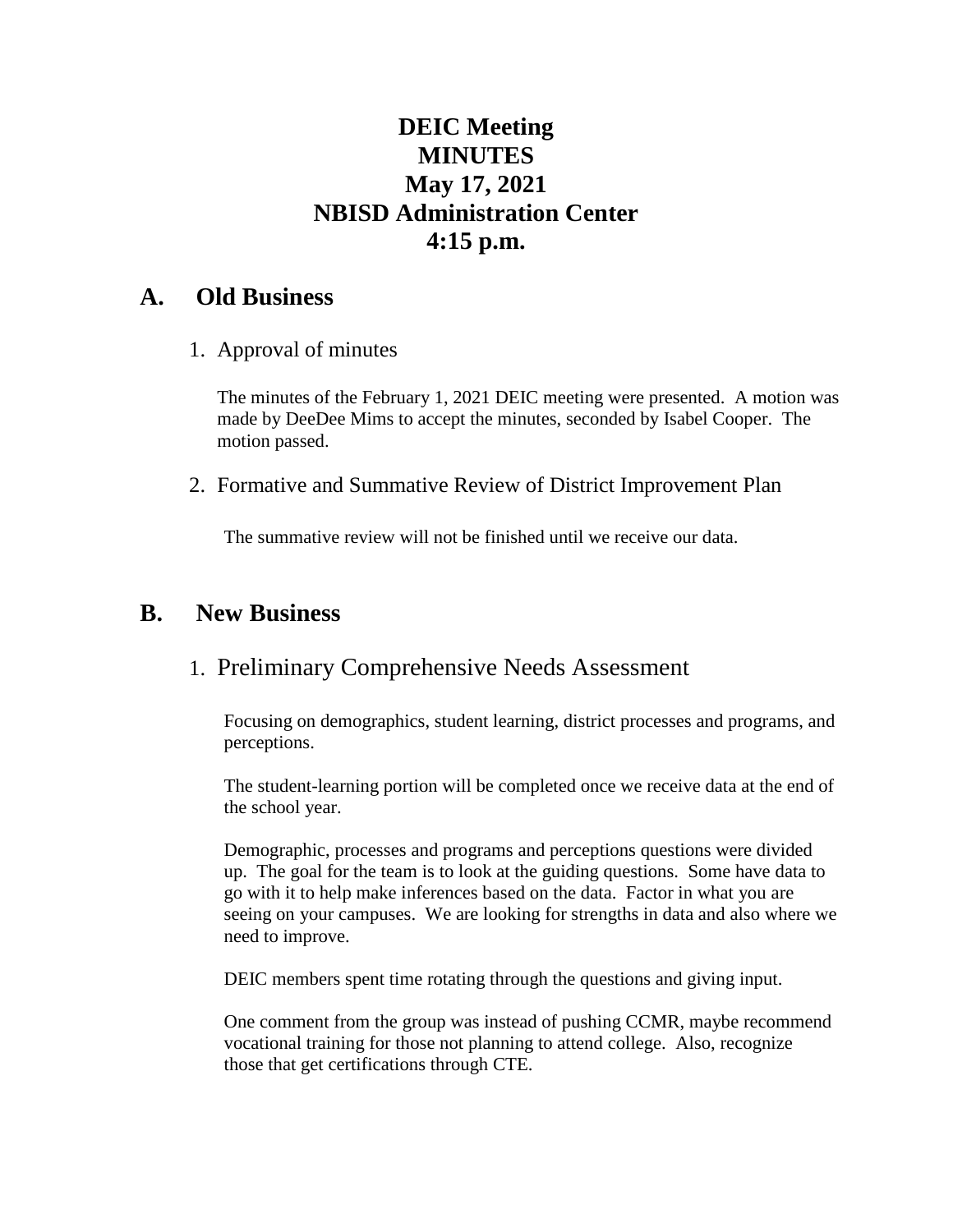A parent survey was conducted and the staff survey closed on May 16. Students will be sent a survey soon that talks about engagement and involvement.

#### 2. ESSER 3 Grant Discussion

NBISD will be receiving a large amount of money from the ESSER III grant as part of the Cares Act. The stipulation is at least 20% must be spent on mitigating learning loss due to COVID. Tera Thompson will be our new Director of Federal Programs beginning July 1, and will oversee this grant.

Kara met with each grade band of principals and they brainstormed a list of items that would help their campuses mitigate learning losses. She asked the DEIC to brainstorm ideas among their groups on where to spend the money and prioritize those ideas. Kara will get feedback from principals as well.

Kara sent a Google form to the DEIC to enter their response, by group, on their top three suggestions for spending the ESSER III money. Combined ideas were shared with the group.

One use of the ESSER III money is the July Jumpstart for students. We had 32 elementary teachers and 12 middle school teachers sign up to help with this program. The goal is more social emotional and getting them acclimated back to school. For remote learners returning, or those not engaged on their campus. It would provide additional support for those needing help to move on to the next grade.

Elementary July Jumpstart will last three weeks and middle school will be two weeks. Kara plans to build this in to ESSER money for future summers. We do not have enough staff to operate on both sides of the district, so it will be held at Veramendi Elementary.

Kara priced adding an additional two staff members at each elementary and both middle schools for three years, and it totaled approximately four million dollars. We would have to remember that those positions would be grant funded. Whatever we put in staffing goes away when the grant ends. We must be cognizant of that moving forward.

Technology should get a portion of this money. Their plan is to order Logitech 3 keyboards and cases for iPads for grades 3-12, which is approximately \$700,000.

Other considerations could be an additional computer lab at the high school or more parent training on technology. The parent videos created by technology have been very helpful.